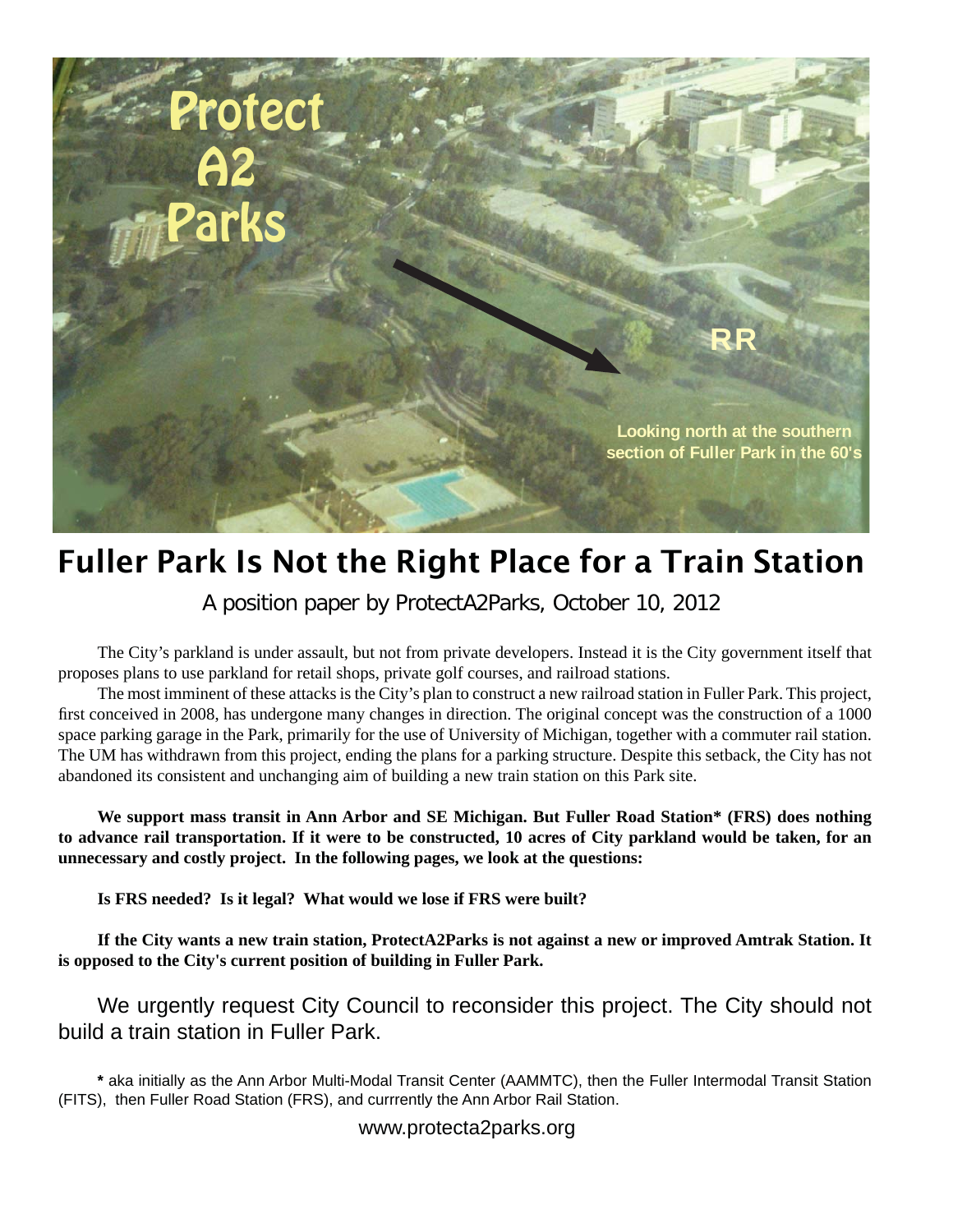## **What parkland are we talking about?**

The proposed construction site is a triangle, bordered by Fuller Road, the Norfolk Southern rail line and the Huron River, near the intersection of Fuller Road and Maiden Lane. These ten acres of Fuller Park have been targeted for various iterations of a parking and/or rail station project.

For years (2008-2012), the City planned to build a 1000 space parking garage on this site. The structure would have been financed primarily by the University of Michigan, and 78% of the structure would have been leased to the University for its long-term exclusive use. This project collapsed in February, 2012. The City then announced its intent to construct a train station on the same site. (A chronology of these events is the Appendix.)

The dimensions of the Rail Station that the City hopes to construct in Fuller Park are unknown, since the City has not produced any plans for the project. However, we can assume that the rail station will occupy approximately the same area (10.3 acres) as the now-defunct parking garage.



The front page illustration is a view looking north from the river valley. It is taken from a small *portion of a diaorama of the city circa 1960s. It shows the southern part of Fuller Park at that time. The straight line cutting diagonally across from the upper left to right is the railroad track. The winding road* 



*in the middle is old Fuller Road before it became a boulevard.The large green triangular area between the tracks and the road is the 10-acre area of south Fuller Park that has been proposed for a train station. It currently has a 3.4 acre surface parking lot on the west end that is available to park visitors weekends, holidays and evenings, and leased to the University of Michigan M-F 6am -4pm for commuter parking. This part of Fuller Park had the final holes of the first municipal golf course that opened in 1932 designed by Park Superintendent Eli Gallup (1919-1961). This park is central in the string of parks from Gallop to Barton that make up Ann Arbor's "Central Park".*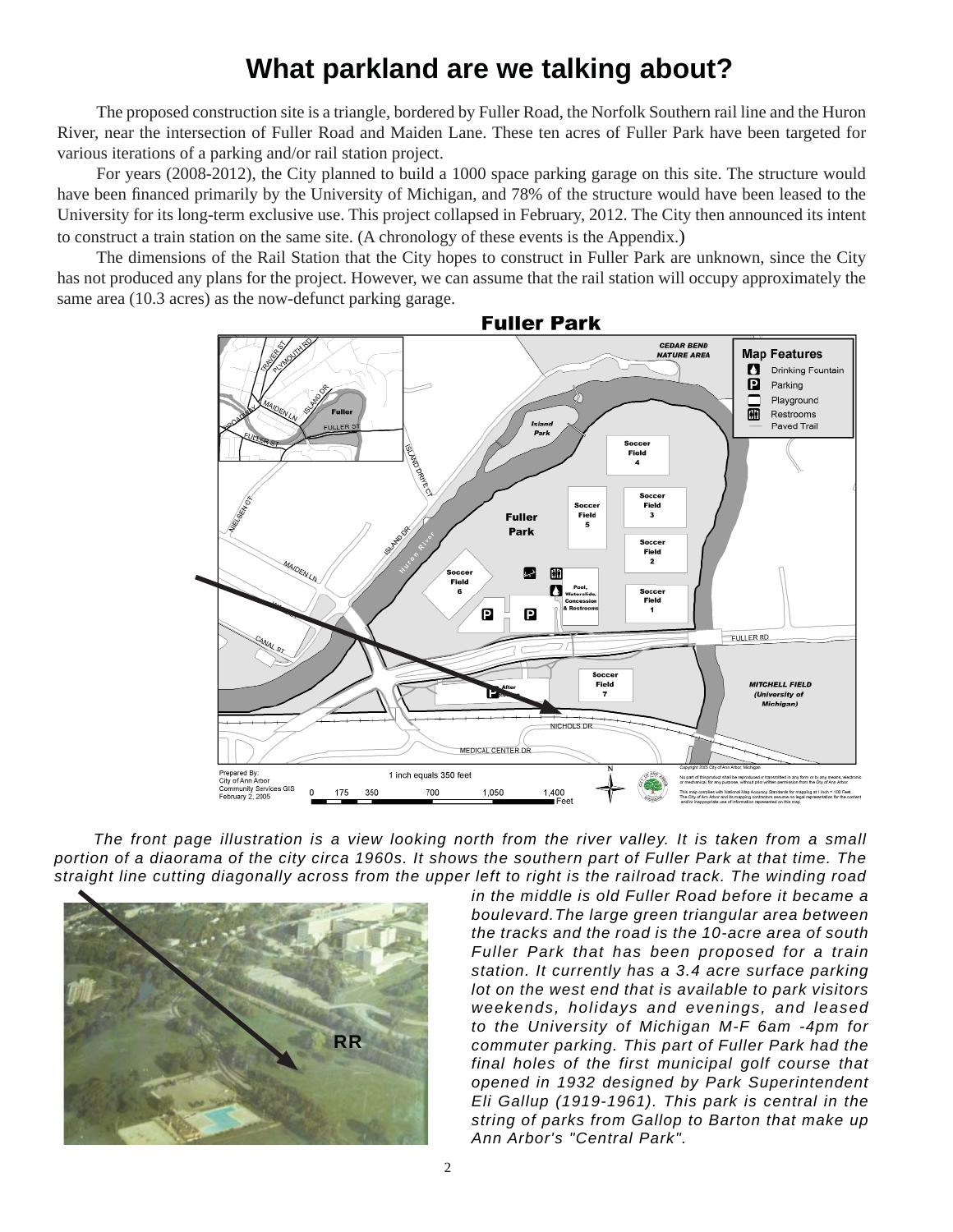### I. Do we need a new train station?

 There is no legal basis allowing for construction on these 10 acres of parkland. This is especially true when the proposed construction – a new railroad station – is completely unnecessary. Supporters of the Fuller Road Station (FRS) project claim that a new station is needed for commuter service.

#### **Let's look at that claim.**

Currently, two kinds of rail traffic pass through Ann Arbor on the East-West tracks between Detroit and Chicago: freight, and Amtrak's intercity service. However, the defenders of Fuller Road Station argue that a new station is needed to accommodate future commuter service between Detroit and Ann Arbor. This is extremely unlikely to be true.

Three possible routes to commuter rail have been part of the public discussion around the FRS project, 1) Amtrak, 2) the SEMCOG Project, and 3) High-speed (& Higher-speed) Rail. Taking them in turn:

#### **1) AMTRAK**

In 1970, the federal government allowed US railroads to stop supplying passenger service, which had been in decline for decades. A new governmental agency, Amtrak, was formed to supply intercity rail service. After 1970, Amtrak continued to operate a commuter service between Ann Arbor and Detroit, but in the face of continuing deficits, this was ended in 1976. Amtrak currently has no interest in offering commuter service in Michigan.

#### **Why can't commuters use Amtrak?**

Because the schedule and the expense make it impractical. This fact has been pointed out before, by the City of Ann Arbor in the *2009 Transportation Plan Update.* Prepared for:The City of Ann Arbor with the University of Michigan, the Ann Arbor Transit Authority (AATA), and the Washtenaw Area Transportation Study (WATS) as cooperating agencies.

On Page 95, the Report says: *Rail service to Ann Arbor is provided by Amtrak. The train station is located on Depot Street adjacent to downtown. The Amtrak Wolverine route provides service between Chicago and Detroit, with three eastbound and three westbound trains stopping in Ann Arbor each day. The trip to Detroit takes approximately one hour. However, the infrequency of service, the scheduling of trains during non-commuting times, and the relatively high fare makes commuting to downtown Detroit via Amtrak impractical.*

#### **2) SEMCOG**

Starting about 12 years ago, the Southeastern Michigan Council of Governments (SEMCOG) sponsored studies of possible commuter rail in Southeast Michigan, intending to apply for federal funding. However the predicted ridership for an Ann Arbor-Detroit Commuter Rail was too small to make it eligible for federal funding. The cost-per-ride would be \$70.

In response, SEMCOG in 2006 designed the Ann Arbor-Detroit Regional Rail demonstration project, hoping to show that potential ridership was higher and costs lower than their studies indicated. The project's plan was to operate four commuter trains a day, with five stops - at Detroit, Dearborn, a new station near Metro Airport with a connecting bus shuttle, Ypsilanti, and Ann Arbor. The project would run for three years, using the existing rail line belonging to the Norfolk-Southern railroad company, and the existing Amtrak stations.

**A serious diffi culty** for the Demonstration is that the roadway between Detroit and Ann Arbor has heavy freight traffic and freight has priority. This makes the travel time unpredictable. To allow freight and passenger trains to pass each other on the single track railway, it is necessary to build sidings along the route. The estimated cost is \$60-80 million.

Since local governments cannot afford to pay for this, SEMCOG and MDOT made a request to the 2009 Federal stimulus program (American Recovery & Reinvestment Act), which had earmarked \$8.62 billion nationally for highspeed rail. Michigan, in a joint effort with seven other states, asked \$800 million for work on the Pontiac-Chicago route, which would have included elimination of conflicts between freight trains and passenger trains on the Detroit-Ann Arbor tracks. However, Michigan received only \$40 million, and none of the money was for the AA-Detroit roadway.

#### **As a result, the Demonstration Project is on indefi nite hold.**

SEMCOG hoped to be able to run a few trains for special events only, beginning in October 2009. In fact, the "special events" trains have never run, and there is no indication that they ever will run.

Any commuter service between Detroit and Ann Arbor will require very large Federal support. In addition to \$60-80 million in capital costs, SEMCOG estimates that, even with good ridership, the service will require \$8-10 million/year to subsidize operations. But no federal funding will be granted until the three-year SEMCOG demonstration project (which now has no start date) shows adequate ridership to justify the support. It would be a waste of City dollars to build a train station on Fuller Road now for a commuter service that has NO start date and may never become operational.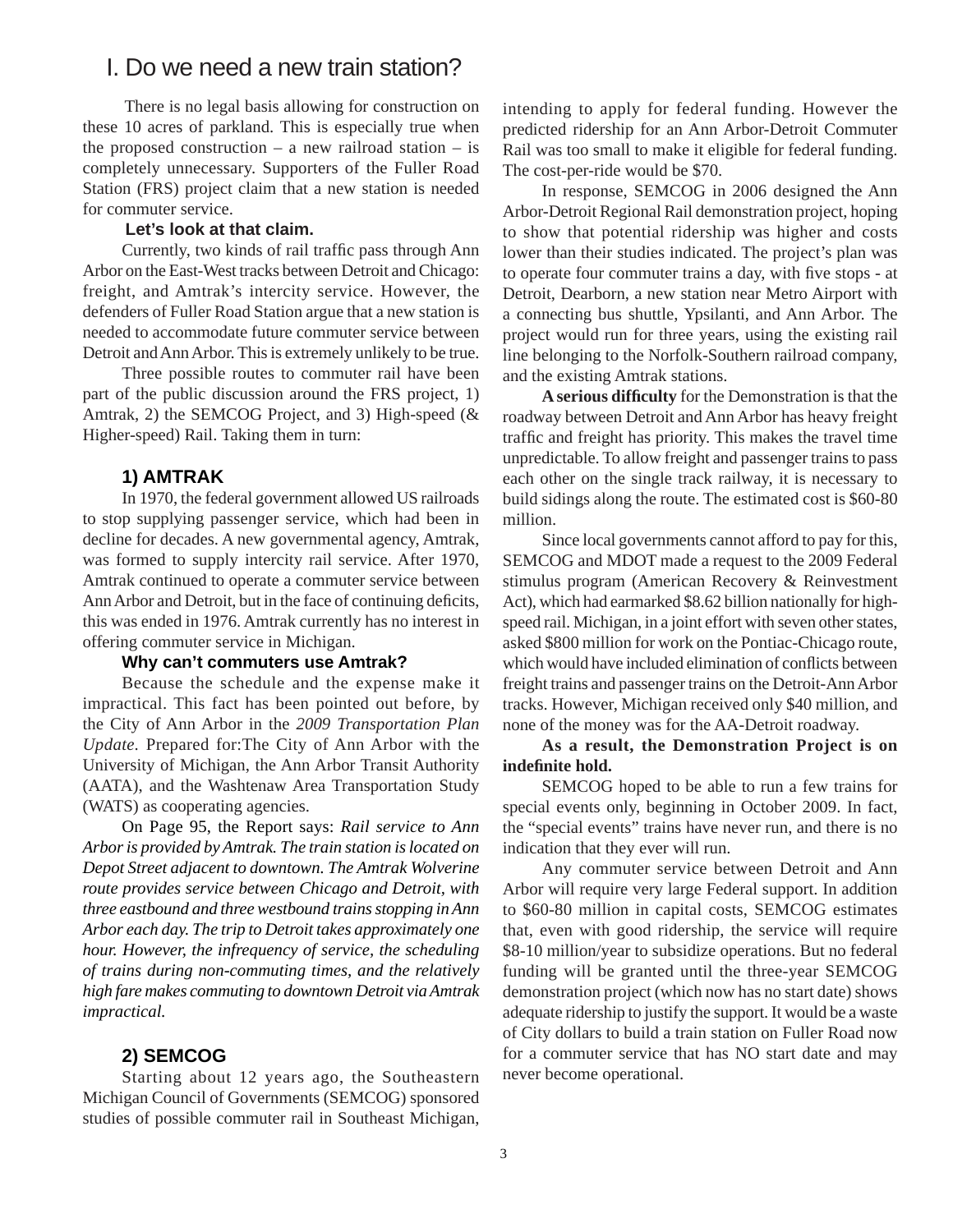#### **3) High-Speed & Higher-Speed Rail**

 FRS is advertised as a stop on a future high-speed rail line. This is not a modality for commuter rail. Typical high-speed trains have stops in intervals of 50-100 miles. Nevertheless, the mirage of high-speed rail in SE Michigan has been used to justify FRS.

Since high-speed tracks cost between \$20 and \$25 million per mile, it is unlikely that the necessary \$7 billion or so dollars for high-speed rail between Detroit and Chicago will be available in the near future, especially since high-speed rail in California is a Federal priority. Building FRS in the unrealistic hope that it might be a high-speed rail stop sometime in the next decade would be a tremendous waste of Ann Arbor revenues.

In a tacit admission that true high-speed rail service will not happen in Michigan for the foreseeable future, Mayor Heiftje now speaks of bringing **"higherspeed" rail** to Ann Arbor. Because the exact meaning of "Higher" has not been defined, the concept allows the City government to claim that any improvement in train service is part of their Plan.

As part of this new suit of clothes for the Fuller Railroad station, the FRS has been recently renamed as the "High Speed Intercity Rail project". This is rather grandiose, since the HSICR project has no members other than the City, and no source of funding.

### II. City parkland should not be used as the site of a railroad station.

#### **The site of the proposed station is city parkland, a major portion of Fuller Park.**

This is clear in the City's Parks, Recreation and Open Space (PROS) Plan, a part of the City's Master Plan adopted in March, 2011. Fuller Park is referenced in many places in this Master Plan document.

Fuller Park is recognized as dedicated parkland by its listing in every parks master plan and on every city park map.

The land making up Fuller Park was acquired in many different transactions extending from 1926 to 1963, using both local millages and Federal Open Space funding, and has been city park land continuously ever since. It is questionable whether land so funded can legally be converted to a non-park use.

The City's Zoning Ordinance allows the construction on Public Land belonging to a park **only if** the structure serves a park use. Section  $5:10:13(2)(a)$  of the zoning ordinance ("PL Public Land District" in Chapter 55 of Ann Arbor Code) states that "No structure shall be erected

or maintained upon dedicated parkland which is not customarily incidental to the principal use of the land." The current surface lot serves as overflow parking for Fuller Pool on evenings and weekends and thus serves a park purpose. The proposed rail station extends well beyond any park purpose.

The City Council ignored this Ordinance in its rush to build the Fuller Parking Garage and now for the projected train station.

The Mayor and Council recently repeated that they do not intend to follow the City's ordinance. In other words, ordinary citizens need to obey the zoning laws. The Council does not have to.

### If this project is built, it will set the precedent that the City can build whatever it likes in any of its parks.

## III. Questions about the Environmental Assessment

#### **Will the Federal Government fund a construction project in a park?**

As part of a state grant from the Federal Railway Administration (FRA), the City has received funding to complete an Environmental Assessment and preliminary engineering for the proposed rail station. A potential legal hurdle exists for the FRA funding which is intended to be used for the city's portion of funding for the project. For appropriate use of public lands, and in particular park lands, an Environmental Assessment must be completed, in order to evaluate the effect of this major construction proposal on the surrounding park land and the Huron River Valley. A NEPA (National Environmental Protection Agency) evaluation must be completed prior to any construction on the site. Section 4(f) of the USDOT Act of 1966 applies to the use of publicly owned parkland. A transportation project requiring the use of such land will be approved only if there is no prudent and feasible alternative to using that land and if the project includes all possible planning to minimize harm to the land or resources.

The draft Environmental Assessment for the original Fuller Road proposal (i.e., the parking garage) provided no analysis of alternative sites for placement of a train station; in fact, it appears from the map provided in the Environmental Assessment, that no sites other than parkland were ever considered.

The draft also lacks a review of measures to be taken to support the general protection of the Huron River Valley as a recreational resource, spelled out in park (PROS)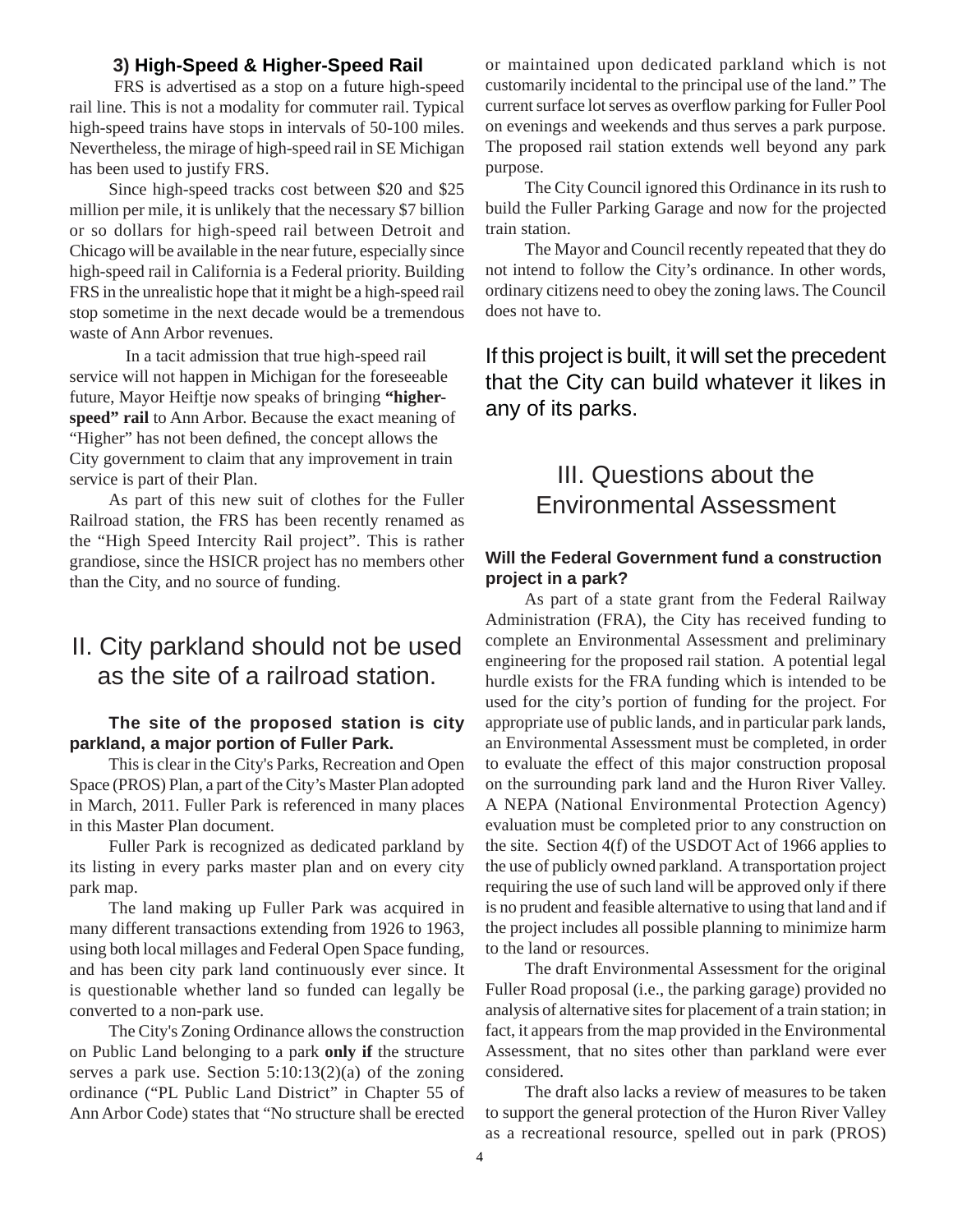plans and the Natural Features Master plans. An adequate Environmental Assessment requires review of alternatives, the impact on city or loss of park land, changes in traffic, compatibility with the Border to Border trail, pedestrian and bicyclist access, and disturbance of the view-shed of the Huron River Valley. A thorough Environmental Impact study must be completed and available for public review before the city can receive federal funding.

### IV. Current use of the south section of Fuller Park

Under the Site Plan approved by the Planning Commission in 2010, the Fuller Park commuter garage would have occupied 10.35 acres of Fuller Park, lying south of Fuller Road. At the present time, approximately 4.3 acres of this land are used as a surface parking lot for Fuller Park while the remaining 6 acres are open green space.

This parking lot, along with the two lots north of Fuller Rd close to Fuller Pool have been temporarily leased to the UM for parking on week days (Monday through Friday 6am-5pm). Weekends, holidays, and daily 5-10 pm the lots are open for Park users. The City granted 15 year leases in 1993 in exchange for the University's agreement to provide a road easement a short distance farther east so that a large grove of old burr oak trees next to the Veteran's Adminstration Hospital would not be destroyed.. The VA Hospital was expanding and the original N-S road, Oakway, had to be vacated. The original leases provided that, with agreement of the City and the UM, the leases might be renewed in 5 year increments.

No 5-year extensions ever occurred. Instead new leases were signed by the City and UM on April 6, 2009 for a base period extending from September 1, 2008 to August 31, 2010, with Lessee options to extend the lease term for 2 successive 2-year periods.Similar leases for the three lots were signed in 2010 expiring August 2012, and another set of 2 years leases between the City and University were signed on July 2, 2012 and expire the end of August 2014.

It has been claimed that this southern Fuller parking lot is "no longer park" because it is currently leased for part-time surface parkig use by the University.

#### **This argument makes little sense.**

There are parking spaces in many City parks, but no one would claim that these plots of land are therefore not parkland anymore, nor has it been suggested that the two lots by Fuller Pool are not parkland.. **It is important to point out that the UM's use of the Fuller Park lots for staff parking was explicitly meant to be temporary and to have a fi xed end point.** At no time did either the University or the City act as though the 4-acre lot was alienated from the Park system by this temporary lease.

This is stated explicitly in the lease itself. The document's title is *"Fuller Park Parking Lot Land Lease"*, and the lease agreement specifies that the City of Ann Arbor's "Maintenance Issues" contact with regard to the land covered by the lease agreement is the City of Ann Arbor's *"Director of Parks and Recreation"*

## V. Special qualities of Fuller Park

The approximately 6 acres of the proposed rail station site not used for parking is in parks use as open space, a soccer field, non-motor walkway along Fuller, and a part of it is to be the future Border-to-Border Trail. The eastern boundary is the Huron River, and the most easten three acres are in the flood plain and therefore deserve special protection.

Were Fuller not already public parkland, it would be the highest priority for acquisition. Fuller Park and Island Park are part of the central planning area of the city that has by far the least amount of park and recreation acres per resident of any part of the city due to its proximity to the Main Street, the UM central campus, student housing, State St. district, and the medical campus. Additionally, the open space along the Huron River is recognized as Ann Arbor's Central Park with, from the west, Bird Hills, Barton and Argo parks and ponds, Riverview near Broadway and Lower Town, centrally Fuller/Cedar Bend/ Island Park complex at the oxbow of the Huron, continuing east UM Mitchell Field, Arboretum, Furstenburg, Huron Parkway and Gallup Bridge, Ruthven and Huron Hills, and Gallup Park and Pond, and South Pond.

### VI. Financial issues

#### **How much has been spent so far on the FRS Project?**

We do not have a complete account. The City's favored consultant, JJR, has already received \$653,000, and the City Council has been recently approved a contract for an additional \$196,192, to be taken from the American Recovery and Reinvestment Act (ARRA) for a total of \$849,632.

Rebuilding the sewer and water lines on the site in 2011 cost \$1,421,632.67

Thus, at least \$2,270,824 has been spent so far for the Fuller Road Station Project.

There have been additional expenses, but a complete list has not been provided by the City.

In its 2009 grant request to the Federal Transportation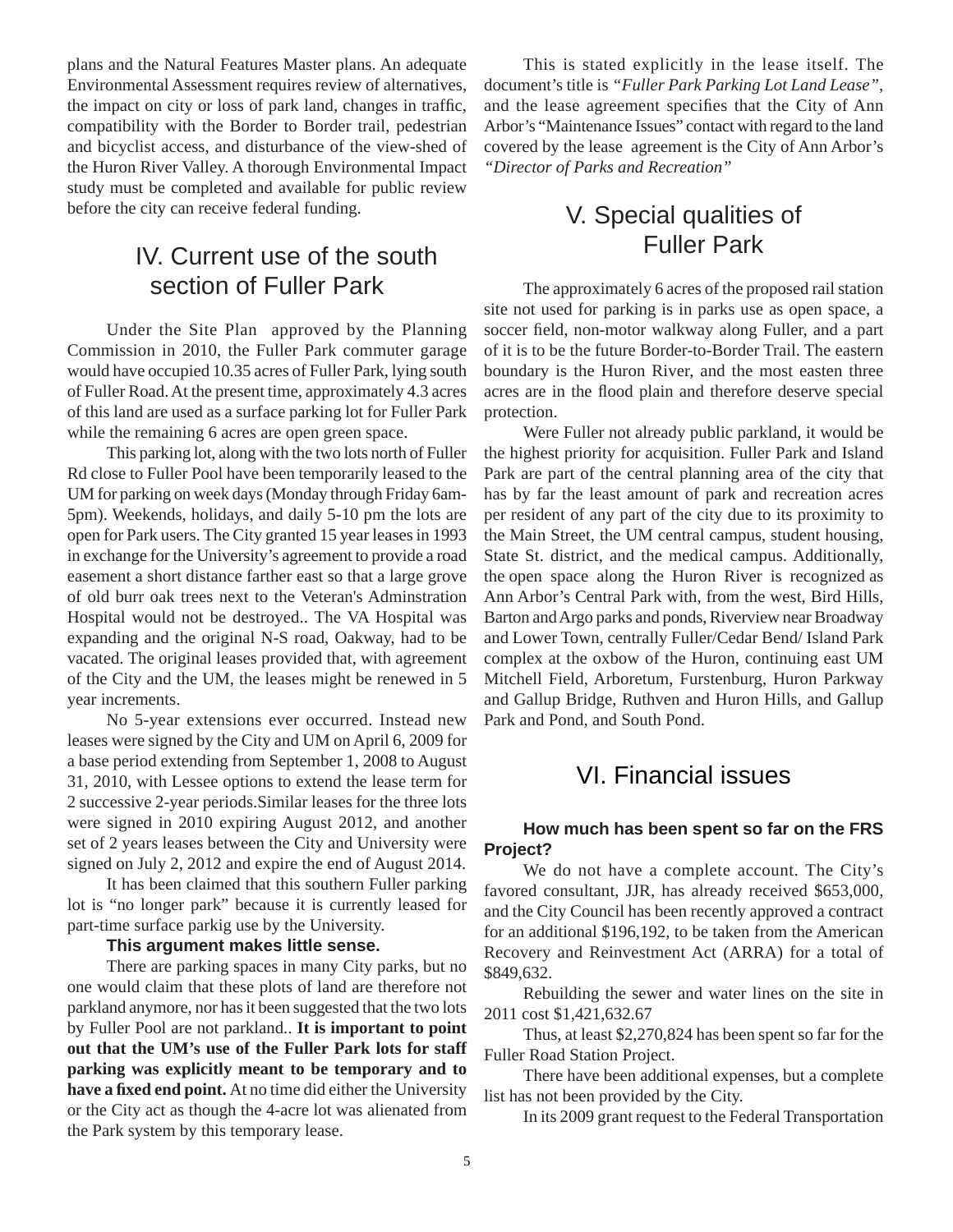Administration, MDOT estimated the construction cost of the FRS project as \$65 million.

**How can the city commit millions to this project?**  Commuter rail is certainly years away, at best. SEMCOG, the lead agency for the Commuter rail effort, has been unable to obtain any federal funding for commuter service. The Federal funding agencies have not been convinced that adequate ridership will ever exist on the Detroit-Ann Arbor line. No regional governmental organization exists that is capable of building and supporting a service that will cost millions in capital costs and would not generate sufficient funds for operation after the initial investment.

### VII. Alternatives

It is clear that there is no reason to construct a new railroad station anywhere in Ann Arbor, but especially not in a City Park. Relocating the train station was not one of the "to do" items listed in the May 2009 updated Transportation Plan.

**There is an excellent alternative to building in Fuller Park: renovation of the current Amtrak station.** 

The existing station location probably is capable of having at least four tracks, with simultaneous service from trains on at least two of them. Until approximately 20 years ago, the existing Amtrak station did have two tracks and trains operating in opposite directions could serve it simultaneously.

Michigan law at MCL 462.339 requires that the distance between the centerlines of adjacent tracks be at least 14 feet and that the minimum distance from the centerline of a track and the closest structure be at least 8.5 feet. The requirements are somewhat greater for track that is curved at a radius of 400 feet or less. Thus, for track that is curved at a radius greater than 400 feet, the minimum width of an unobstructed rightof-way is as follows:

| 1 track 17 feet             |
|-----------------------------|
| 2 tracks 31 feet            |
| 3 tracks 45 feet            |
| 4 tracks 59 feet, and so on |
|                             |

 Distances have been measured between supports for the Broadway Street, Fuller Road, and East Medical Center Drive bridges over the railroad track used by Amtrak. The measurements are as follows:

Broadway Street bridge

 Distance between support #1 and #2 Not measured because this span straddles Depot Street.

 Distance between support #2 and #3 Not measured because this span is over a parking lot.

 Distance between support #3 and #4 (over existing track) 65 feet

 Distance between support #4 and #5 (available for more tracks) 63.5 feet

 Fuller Road bridge Distance between supports for span over existing track 46.8 feet

 East Medical Center Drive bridge Distance between supports for span over existing track 47 feet

Measurements were made with a 100 feet long tape measure purchased at a hardware store. These measurements should be compared to the measurements shown on the as-built bridge construction drawings. In each case the bridge is city-owned and the drawings for the bridge are in the City's of Ann Arbor's files. Those files also contain relevant communications between the City and the railroad company that owned the right-of-way crossed by the city bridge.

In summary, the width of the right-of-way at the existing Depot Street location (128.5 feet) is enough for eight tracks, which require 115 feet. There is ample space at the existing rail station for additional sidings or tracks. it is extremely unlikely that eight tracks will ever be required for Amtrak's Ann Arbor-Detroit service, and some of this right-of-way adjacent to the existing parking lot could be used to expand the parking area.

The space available for additional tracks at the proposed Fuller Road Station site is at most the width of the railroad right-of-way at that location (possibly 66 feet) or the narrower span width measurement for the two nearby bridges if the FRS site is to be located in close proximity to or under those two bridges.

The existing railroad right-of-way width at the existing station site is at least as wide as the existing railroad right-of-way width at the proposed Fuller Road site

There is ample space at the present Amtrak site for two way tracks and sidings. Moreover there is a heavily wooded lot located directly west of the of the farthest end of Amtrak's Broadway lot, extending as far west (towards Main Street) as the west end of the Depot Street metered lot directly across from Casey"s Tavern. It is owned by the Norfolk Southern Railway, and may be available for use as additional parking for the existing station.

There is also a fair amount of land north of the current track (where the second track and the sidings used to be) and the fence along the Broadway Amtrak lot. There is enough right-of-way there for at least 4 more tracks. If a slice of this unused right-of-way were added to the Broadway parking lot, allowing for a double aisle of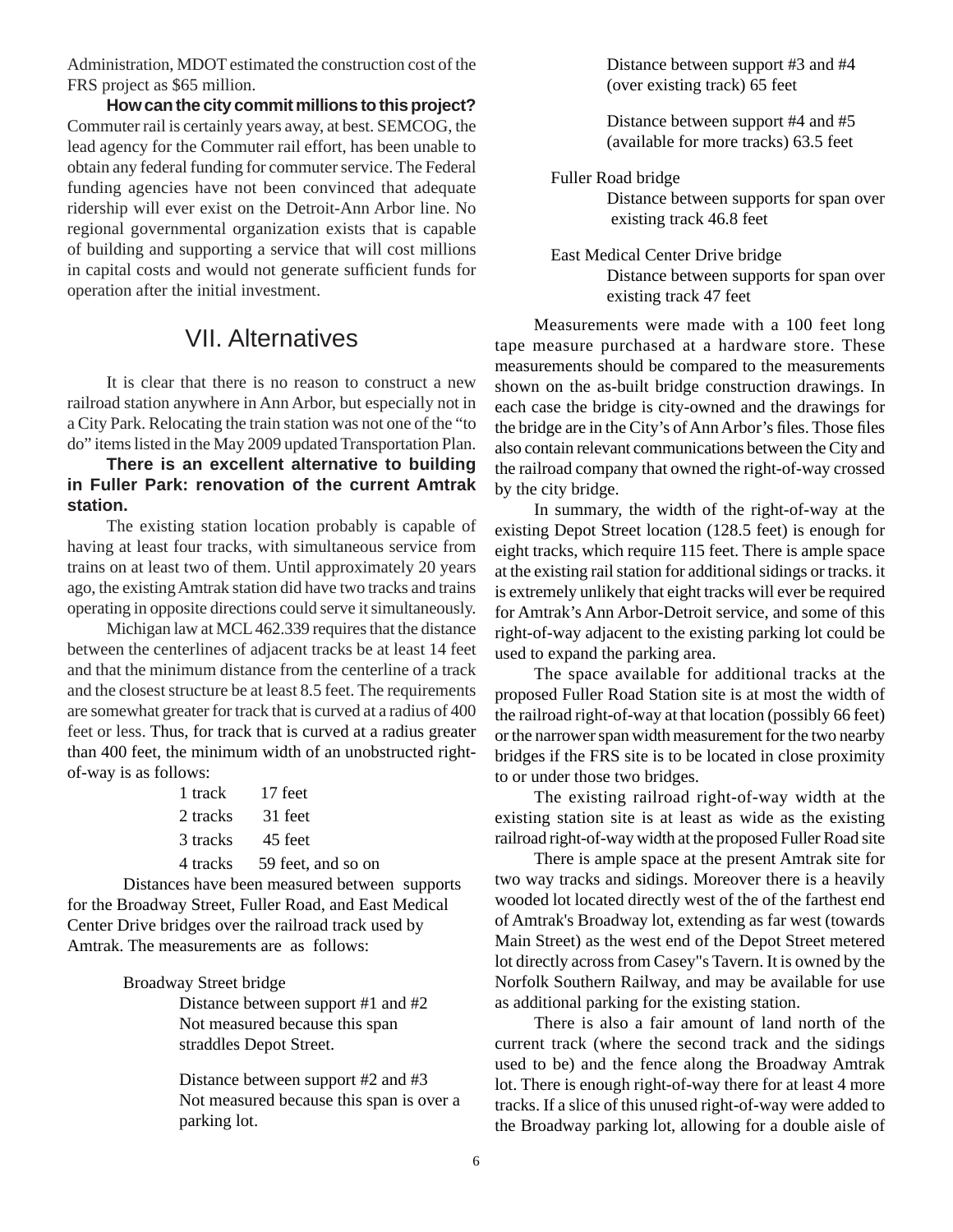parking along the track side portion of the lot, a substantial amount of **additional parking** could very easily be added to this present Amtrak station location and still leave plenty of room for an additional track.

At the present time, access to the long-term parking lot north of the tracks involves climbing a stairway to Broadway Street, walking along Broadway for about 30 yards and walking down another stairway. This is clearly unsatisfactory, but it is also easily remedied. A passenger bridge over the tracks can be constructed, modeled after the passenger bridge in the newly renovated Dearborn, Troy and Lansing **s**tations.

The existing long-term parking lot north of the tracks is open and not monitored by Amtrak. The lot is often highly occupied, but it not clear that the cars parked there belong to actual travelers on Amtrak. If that were true, one would expect that traffic in and out of the lot would be confined to those times of the day when Amtrak trains arrive at the Ann Arbor Station, but casual observation of entering and exiting times suggests strongly that many of the cars in the lot are not Amtrak passengers. Construction of a simple gate system for the lot, which would allow only Amtrak passengers to access the lot, would go a long way toward eliminating any crowding.

 Thus, a relatively modest set of improvements in the access and monitoring would solve nearly all of the present inadequacies in Depot Street's parking facilities.

The passenger improvements outlined above may be funded by the federal government, which has given Amtrak a deadline of approximately 2015 to upgrade all their stations and parking lots for ADA (Americans with Disabilities Act of 1990) compliance. The existing station is therefore very likely to be upgraded without requiring financial support from the City of Ann Arbor.

### VIII. Transit-Oriented Development

Finally, the existing station is located within an existing, mixed use – residential and commercial neighborhood. There are many opportunities for transitoriented-development (TOD) within this area, such as along North Main, Broadway and the Michcon site. The Fuller Park location in contrast, is completely surrounded by parkland and University property and offers no such development potential.

### IX. Conclusion

FRS (or the "High Speed Intercity Rail project") would cost the City of Ann Arbor millions of dollars to build a railroad station for a commuter railroad service that does not exist.

The rail station in Fuller Park would represent a repurposing of 10 acres of parkland to a non-parks use, in conflict with the City's ordinances and the wishes of the citizens of Ann Arbor as expressed in numerous statements at City Council meetings.

We urge City Council to reject this destructive and unnecessary project.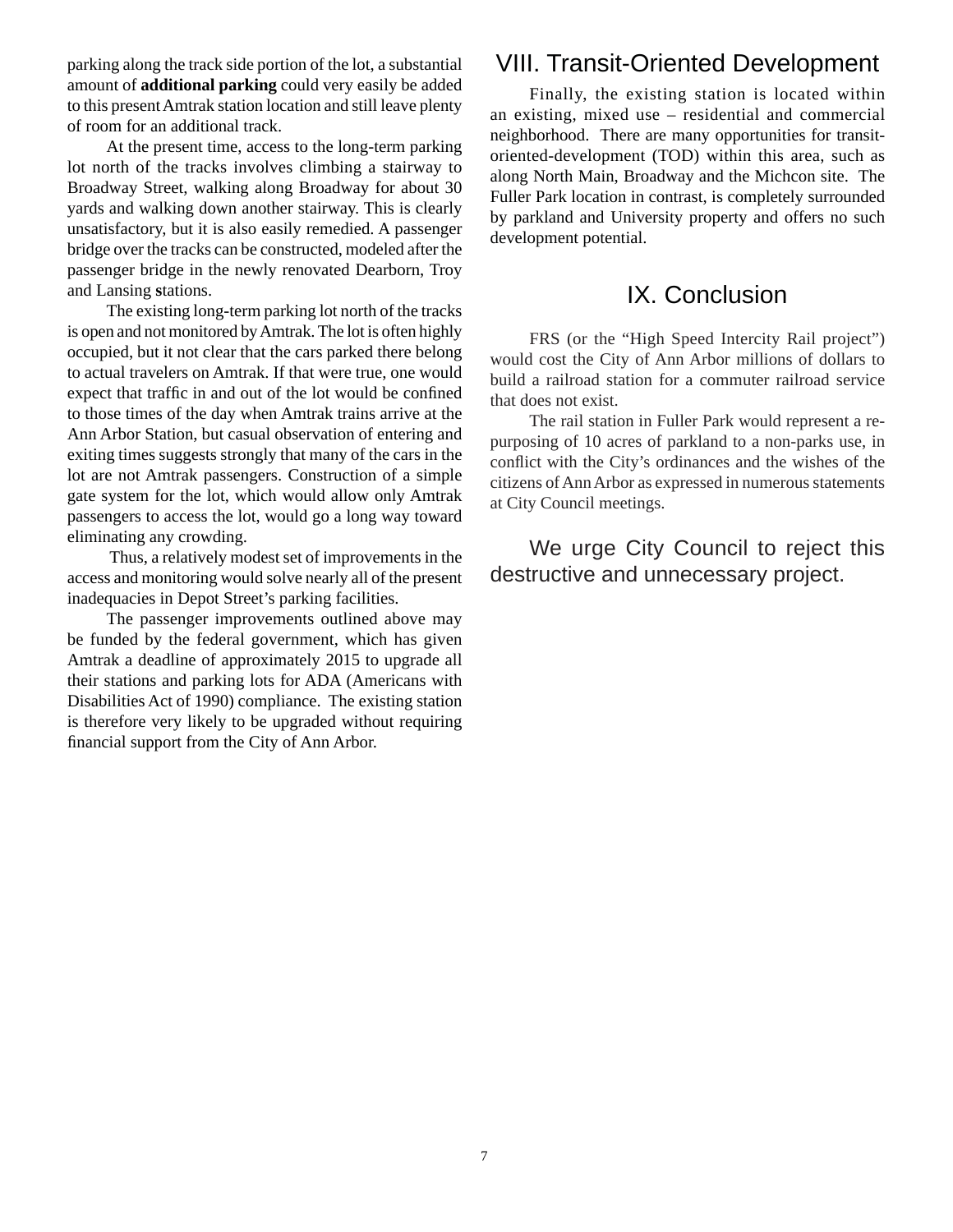## Appendix: Fuller Road Station Chronology For specific documents www.protecta2parks.org

**2008-January 2009** - The first public mention of FRS, the Fuller Road Station - aka the Fuller Intermodal Transit Station (FITS), or the Ann Arbor Multi-modal Transit Center (AAMMTC), or the Fuller Park Station - occurred on January 26, 2009 at a meeting at the Northside Grill for local residents.

However, in 2008, the City had already begun the process of construction by hiring JJR to do a feasibility study. JJR has performed many consultant jobs for the City. The study group included JJR, Quandel Associates and Walker Parking, and a number of City staffers. (Walker was later given the contract to design the garage.)

**March 10, 2009** - the resulting "Issue Analysis" by JJR was sent to the City Administrator. At this point in time, the design of FITS included a train station, a bike station, and walkways over the adjacent railroad tracks. Some of the recommendations in that report have since been carried out by the City, but many others have not.

**August 5, 2009** - JJR sent a proposal to the City to undertake the design of FITS, with a projected cost of \$835,471. It is surprising that such a large and important project was awarded non-competitively. No RFP was issued and no other firms were given a chance to bid on this project.

**August 17, 2009** - City Council was asked to fund the JJR proposal. The request for funding was not included on the publicly announced Council agenda, but was added at the last minute by Leigh Greden at the Council meeting itself. Council members did not see the proposal prior to the meeting. Nevertheless, Council voted unanimously to fund 3/5 of the work proposed by JJR at a cost of \$541,717. Fortunately, 75% of this was provided by UM.

 At this meeting, Eli Cooper, the City's Transportation director, made a remarkable prediction -- "In October of next year [2010], we expect commuter rail, an entirely different type of service," Cooper said. "It will connect the city of Ann Arbor with the city of Ypsilanti, Metro Airport, Dearborn and Detroit on a very fast and frequent service."

 Later, on November 5, the City Council added \$111,228 to JJR's pay, making the total City contribution \$325,202 for JJR's design work. Including the University's contribution, JJR received \$652,945 for designing FRS.

**October 9, 2009** - JJR finished the design project and submitted a "Concept Plan Report" to the City Administrator. This 37-page document, with four Appendices, describes the project to be built in considerable detail

 In this Concept Plan, the train station, the bike station, and the pedestrian walkways were dropped from the project. That is, by October 9, 2009, the City had decided that the only thing that was going to be built was a parking garage.

The Appendix documents included:

A. Detailed site plan

B. Traffic Impact

- C. Geotechnical Evaluation
- D. Environmental Site Report

**November 5, 2009** – Although most of Councilmembers did not have an opportunity to read the document before the meeting, City Council unanimously approved a 6 page Memorandum of Understanding with the UM, which contained a summary of the JJR Plan (without any information about costs).

**January 21, 2010** - the UM Regents approved a different Memorandum of Understanding indicating their willingness to proceed with the FITS project. The project cost will be \$46,550,000. The parking structure will be built by the University. The design contract will be given to Walker Parking Associates.

**August 2, 2010** - The site plan is made public.

**September 21, 2010** - The site plan is approved by City Planning Commission, in a 7-2 vote.

**January 31, 2011** - A meeting with prospective contractors took place in City Hall. The minutes of the meeting say: "The purpose of the project was introduced with the primary need to relocate the sanitary sewer and install site utilities being the site preparation for the facilitation of the future FulIer Road Station, Phase I Intermodal Facility Project." [pdf page 200 of 209]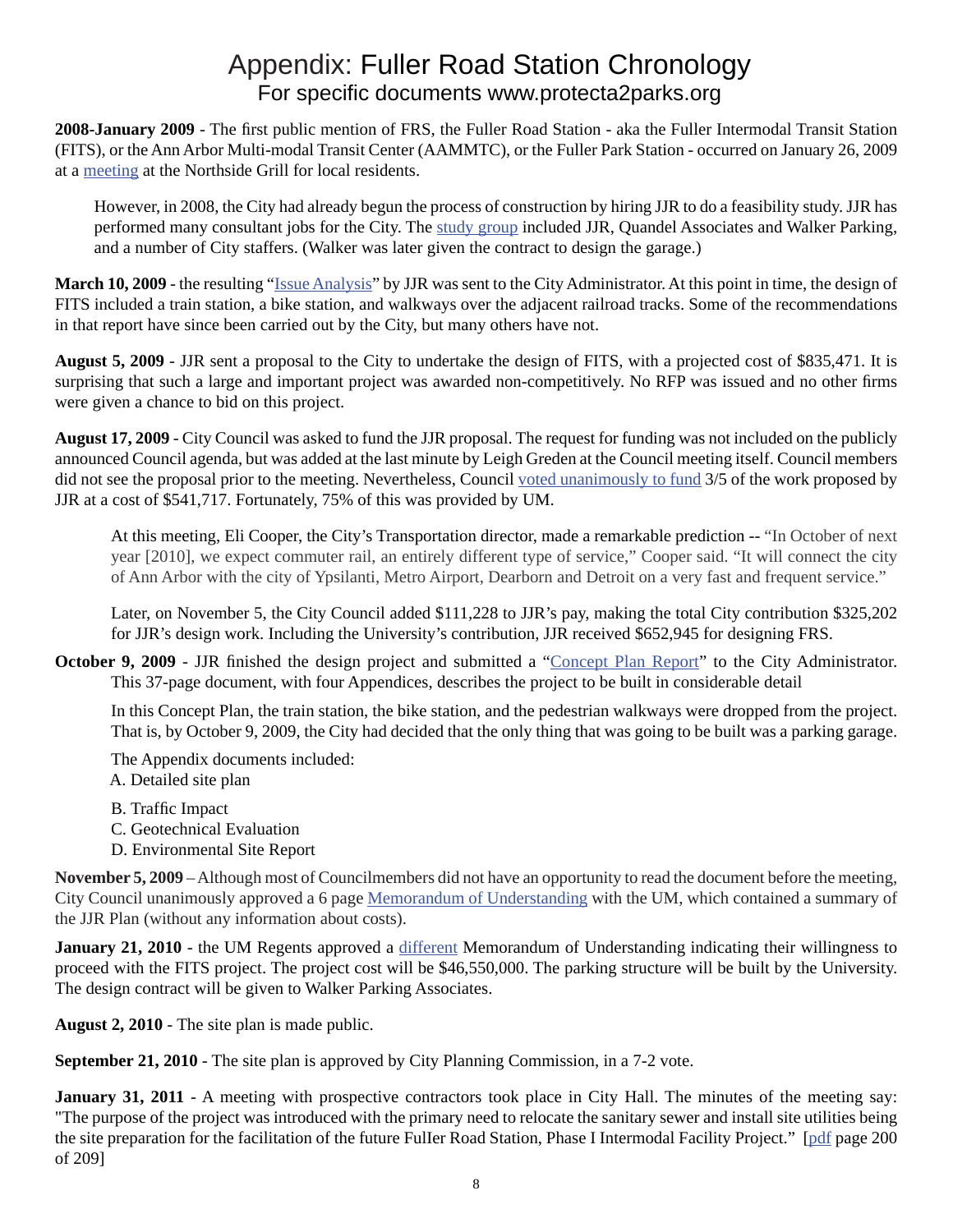**June 17, 2011** - Bids requested for the beginning of Phase I construction. The bid description is 'Re-Issue Fuller Rd. Station Phase I Sanitary Sewer Relocation Project".

**June 20, 2011** - Three days later, one of the bids was accepted and *\$1.2 million* in funding for this project was approved by Council. Instead of the bid description, Council was asked to vote on the "Northside Interceptor Sanitary Sewer Relocation Project" with *no mention* of Fuller Road Station in the resolution or accompanying explanatory material.

**As of July 5, 2011**, City Council had not approved any site plan, but construction planning for Phase I has nevertheless continued. It is unprecedented for the City to begin work on a major construction project without a site plan.

**July 27, 2011** - Construction begins in Fuller Park.

**July 27, 2011** - Mayor John Hieftje sends letter to constituents defending Fuller Road Station.

**Oct 20, 2011** - Jim Kosteva, UM director of community relations, sends an email to the mayor and city administrator warning of the need for urgency.

**Jan 31, 2012** - Press release from Huron Valley Group of the Sierra Club calls for greater openness about plans for Fuller Road Station.

**Feb 10, 2012** - The city of Ann Arbor and the University of Michigan announce that the University was withdrawing from the project. While this eliminated the plans for a parking garage on the site, City planning for a rail station has continued.

**Apr 16, 2012** – The proposed 2013 budget presented to City Council includes a \$307,781 expenditure for the newly renamed project. It is no longer the Fuller Road Station, but has been renamed the High Speed Intercity Rail project.

What is this \$307,781? It is potentially part of the required local match for the FRA grant. The project has been awarded \$2.8 million by the Federal Rail Administration (FRA) – for site analysis and environmental assessment. (So from the point of view of FRA, it's wrong to begin with the assumption that the preferred site will be the Fuller Road site.)

The FRA grant would cover 80% of the initial \$3.5 million environmental assessment project. That leaves the required local matching share (20%) at \$700,000. The University of Michigan's participation in the amount of \$307,781 is assumed to help cover the local matching requirement. It's not clear when or if that money would be contributed by UM, because on Feb. 10, 2012, UM and the city announced that the university was withdrawing from the project. Therefore the City budget includes this \$307,781 item, in case the UM does not contribute to the train station project.

To put the initial \$3.5 million environmental assessment in perspective, the rail station component of the project is estimated to cost about \$18 million, with necessary modifications and upgrades to tracks totaling an additional \$6-7 million.

**June 4, 2012** - The City Council accepted the grant made through the Michigan Dept. of Transportation (MDOT) for the initial planning and Environmental Impact Statement for the construction of FRS (renamed the Ann Arbor Rail Passenger Station). The federal grant is \$2,806,400, and requires a 20% local match of \$701,600. It is not clear where the City plans to obtain the \$701,600 match.

If conversations with UM do not yield a contribution of \$307,781 by June 30, 2012, then the budget resolution essentially says that the general fund will be tapped to make the major grants fund and the general capital funds whole. However, mayor John Hieftje has stated on several occasions, that the city will not use general fund money to pay for the Fuller Road Station project.